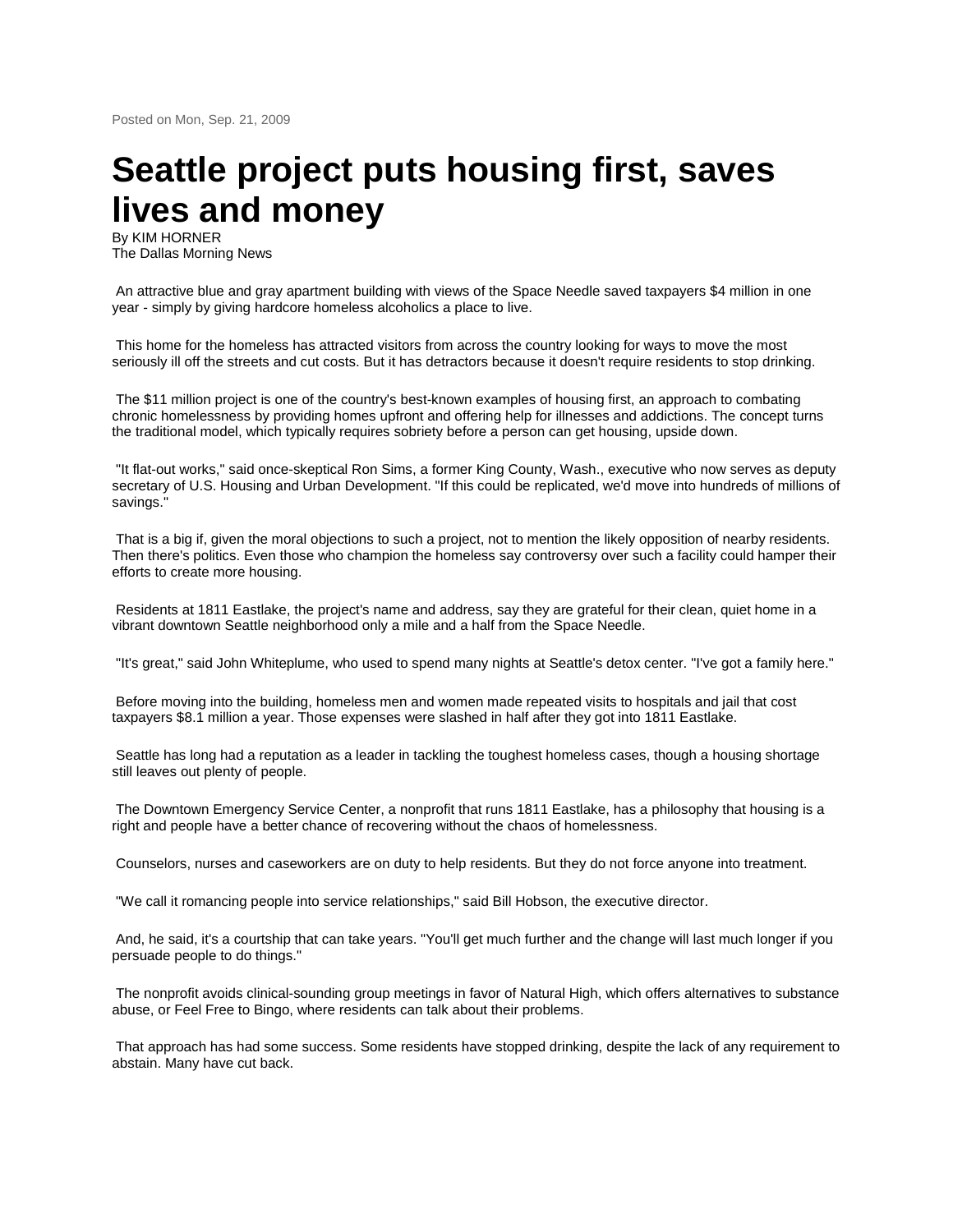University of Washington researchers found that residents of 1811 Eastlake reduced their drinking, although the amounts they drink still may sound startling. The median number of drinks dropped from 15.7 per day before moving in, to 10.6 drinks a day after a year in housing.

Built in 2005, 1811 Eastlake has 49 small, one-room apartments and 26 beds in cubicles for those needing closer medical attention.

There are no immediate residential neighbors, a plus for this type of project. Interstate 5 and another major road border the building on one side. Around the corner are a trophy shop and a hotel.

"It's a good neighborhood. Nobody bothers you or nothing," said Nathaniel Porter, who moved in nearly two years ago.

The apartments feel more like a convalescent home than the party house critics envisioned.

Several residents have had amputations and use wheelchairs or canes. Some are missing teeth and have head injuries from falling while they lived on the streets.

The tenants, typically middle-age men, have serious health problems related to alcoholism, including liver disease, kidney problems and seizure disorders. All had failed numerous attempts at treatment.

About 60 percent have mental illnesses in addition to their addictions. One in five is a military veteran.

Residents must follow just two rules at 1811 Eastlake: no violence and pay your rent.

Rent is based on the tenant's income, which often includes disability or Veterans Affairs checks.

Unlike many housing providers, the managers don't reject people for having criminal records, drug problems or a history of not taking medication.

But allowing alcoholics to drink in government-subsidized homes continues to anger critics like Robb Anderson, who co-owns Northwest Trophy & Awards Inc. next door and was a party in an unsuccessful legal effort to block the project.

Anderson said some - but not all - 1811 Eastlake residents loiter, drink, vomit on his steps, pass out in the flowerbeds and urinate behind the Dumpster in his parking lot.

"Every day I see them walking with beers, barely walking to where they can't stand," he said.

He said the project seems like a hospice.

"I'm not behind a place that allows them to not have to do anything to get better," he said.

Hobson has heard similar complaints, but he said leaving chronic alcoholics on the streets costs the city more.

"It's an irrational use of the public purse, and it's driven by this tendency to judge these guys," he said.

At first, the offer of a home, with few strings attached, sounded too good to be true to many of the residents, Hobson said. But he said he only had to make 79 offers to fill 75 spots, dispelling the myth that homeless people like living under bridges and in cardboard boxes.

"I had two refusals: They said, 'You're (kidding) me,' " he said.